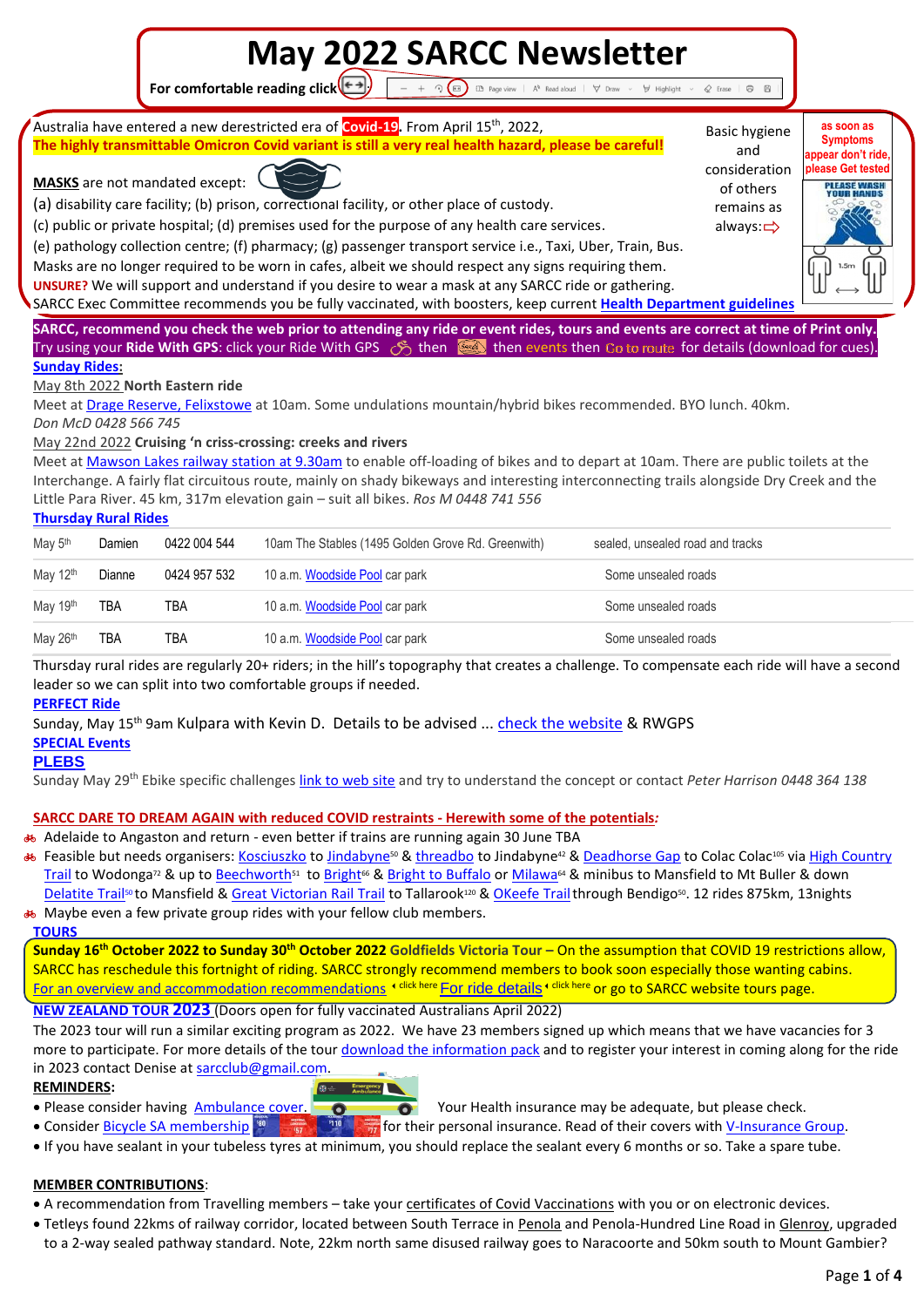**CLUB [MEETINGS](https://sarcc.org.au/club-meetings/) 2022** at Clarence Park [Community](https://www.unley.sa.gov.au/files/assets/public/events-amp-facilities/facilities-amp-venues/community-centres/venues-to-hire/clarence-park-community-centre-conditions-of-hire.pdf) Centre Clarence room A train station at the front door, side street and on-site parking

#### **7.30pm. 26th May,**

we are devoting the May club meeting to RWGPS Meeting dates for 2022: 23rd June, 25th August, 22nd Sep, 24th Nov AGM

A brief overview and assistance for members how to use the clubs RWGPS site.

## Ride With GPS

# **Ride With GPS**

### **SARCC prefer you to sign up before 30 April 2022 for the following reason:**



RideWithGPS [Club Member Drive](https://nam12.safelinks.protection.outlook.com/?url=https%3A%2F%2Fridewithgps.com%2Fnews%2F5769-introducing-the-ride-with-gps-club-membe&data=05%7C01%7C%7C313872a882d042121c4408da2516891b%7C84df9e7fe9f640afb435aaaaaaaaaaaa%7C1%7C0%7C637863075997177034%7CUnknown%7CTWFpbGZsb3d8eyJWIjoiMC4wLjAwMDAiLCJQIjoiV2luMzIiLCJBTiI6Ik1haWwiLCJXVCI6Mn0%3D%7C3000%7C%7C%7C&sdata=EKccxX3yI7KQY6HjlpAlaMd6x9DGGRYjaooXSDHZVCw%3D&reserved=0) is ending in a little over a week and we wanted to make sure we do our best to add any remaining members to SARCC Club Account. If our club adds the most new members to our group, **we'll never have to pay for a Club Account again. Second prize is three free years of the Club Account. Third prize is one free year of a Club Account.** There's no limit on the number of members we can add to SARCC Club Account. **If you are a SARCC financial member it costs nothing to join, PLEASE JOIN NOW and encourage any new SARCC club members.**

### **RIDE WITH GPS: PLEASE First create your RWGPS personal free account!**

**Instructions on SARCC web site:** <https://sarcc.org.au/ride-with-gps-accessing-the-club-subscription/>

| It really is simple:                                  | iust open your PC web browser and                                                             |  |  |  |  |
|-------------------------------------------------------|-----------------------------------------------------------------------------------------------|--|--|--|--|
|                                                       | <b>2</b> type in "ride with gps" press enter or search.                                       |  |  |  |  |
| Starter<br>FREE                                       | You will be asked to input:                                                                   |  |  |  |  |
| Simple tools for planning routes and                  | Display Name: e.g., Your name or pseudonym                                                    |  |  |  |  |
| recording rides.                                      | First Name: e.g., William<br>Last Name: e.g., Smith                                           |  |  |  |  |
| <b>Get Starter</b>                                    | Email Address: e.g., bill2Smith123@whoknows.com.au                                            |  |  |  |  |
|                                                       | Password: e.g., Abswud2! Remember your password, save it on your PC.                          |  |  |  |  |
| Record your ride                                      | 12345678 [Pwd. Min.: 1 upper case, 1 lower, 1 number, 1 symbol, 8 digits & not a word.]       |  |  |  |  |
| • Create your own routes<br>• Create goals            | 4 That's it you have a RWGPS personal free account:                                           |  |  |  |  |
| • Create collections<br>• Upload and sync GPS devices | That enables you to: <sup>1</sup> and most importantly to link to SARCC account. <sup>1</sup> |  |  |  |  |
|                                                       |                                                                                               |  |  |  |  |





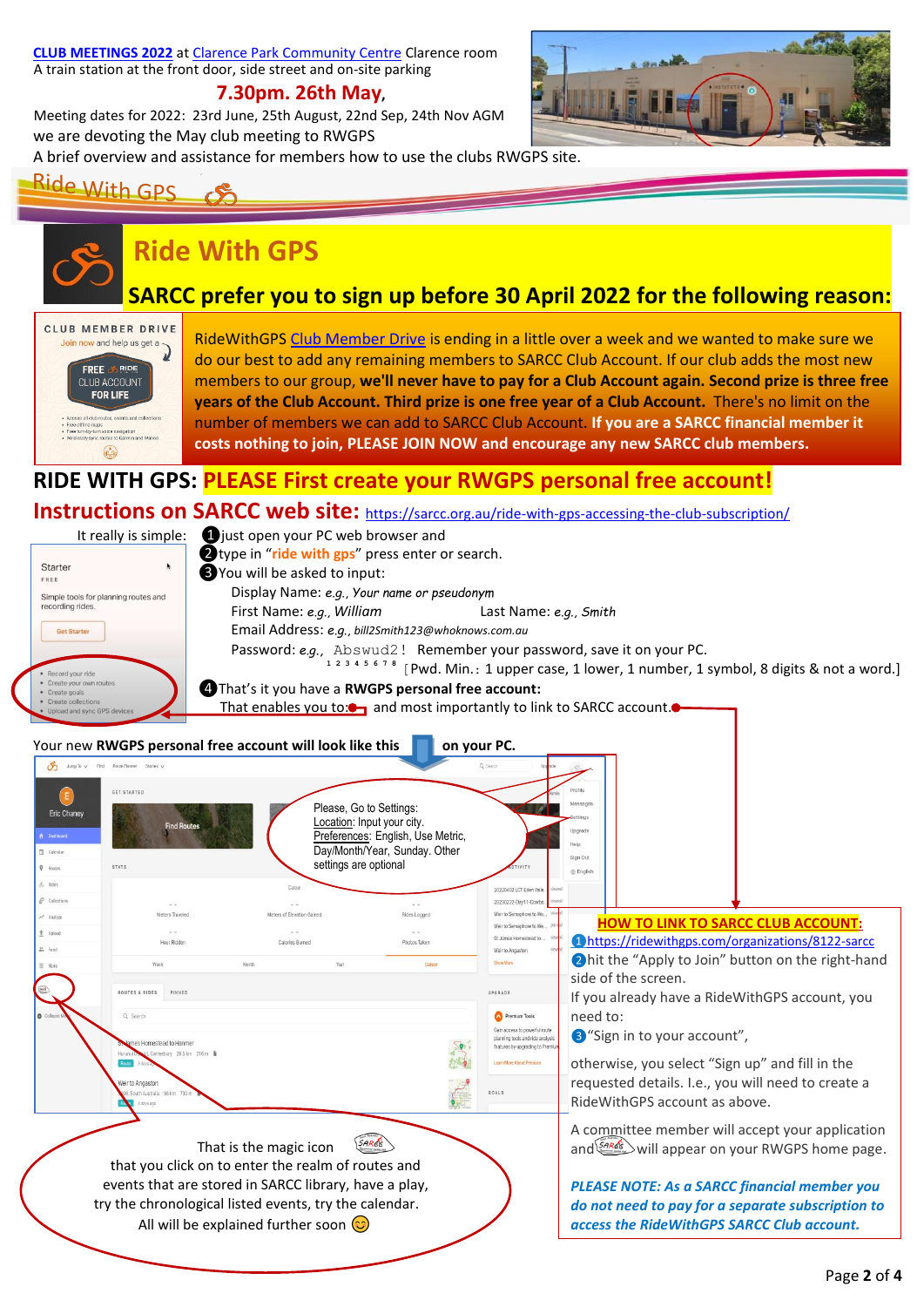#### **"You Tube" Entertainment and Educational Segment**

- ❶ [Cyclists on the Ski Slope](https://vimeo.com/473504232)  Human Stupidity ❷ [The Plane That Will Change Travel Forever](https://www.youtube.com/watch?v=59A8-rKRs-0) ❸ [New Zealand Cycle Trail Promo video](https://www.youtube.com/watch?v=5bYN5lmx_P4)
- **4** [8 UNUSUAL AND UNIQUE MEANS OF TRANSPORTATION](https://www.youtube.com/watch?v=QpGbYlETKtk) **6** [5 UNUSUAL BICYCLES YOU HAVE NEVER SEEN BEFORE](https://www.bing.com/videos/search?q=west+coast+wilderness+trail&ru=%2fvideos%2fsearch%3fq%3dwest%2bcoast%2bwilderness%2btrail%26qpvt%3dwest%2bcoast%2bwilderness%2btrail%26FORM%3dVDRE&qpvt=west+coast+wilderness+trail&view=detail&mid=A137F58C62762502E9F0A137F58C62762502E9F0&rvsmid=EB93938E406DA206B1C9EB93938E406DA206B1C9&FORM=VDMCNR)
- ❻ [COOL GADGETS YOU CAN BUY RIGHT NOW](https://www.youtube.com/watch?v=ogfxEzNsaN8) [& INCREDIBLY COOL INVENTIONS AND CONCEPTS THAT ARE WORTH SEEING](https://www.youtube.com/watch?v=q86OEIZ8rIw) –
- ❼ DENNY [TEAGUE X Sizemore](https://www.youtube.com/watch?v=2rQXrB9Hb6Q&t=3s) Australian Electric utility bicycle
- ❽Outlery [Bing video](https://www.bing.com/videos/search?q=outlery+cutlery&&view=detail&mid=60A657ABD791CB19CE8860A657ABD791CB19CE88&&FORM=VDRVSR) The present for your friend that has everything buy: Outlery [Collapsible Cutlery](https://outlery.com/) or Amazon equivalent

❾[KableCard All the Cables](https://www.youtube.com/watch?v=9I_lAeaNWmM&t=200s) Another present when they have everything, or buy Amazon (misse[s micro adapter \(Garmin\)](https://www.ebay.com.au/itm/294920215479) & [apple watch mag charger\)](https://www.ebay.com.au/itm/294601380045?_trkparms=ispr%3D1&hash=item44979c50cd:g:-zsAAOSwlBJhqYRW&amdata=enc%3AAQAGAAABAN350Y9Aw5QSrs7OyR1Y6pSgPlavnxdHKT5XNZpuh1JQrbkAQldxW8dZNQUez74Ynlnk5BYOR7WuYk5Zd4HGGiY2sP64hqZ%2FgK44TwgEkqVPj1X8iTtco4xBVhih66sTjJMGdIwrCAR0%2BQWd1kxSOLt1uNdWdtWgxdGPRaUEbD9X3Xoz9WjLW1qnkAiptHuWoTXcoGY3cg3M271xVfSVnzDR9Mp8KvdgCINebz3XH7G78qQhbjiEunLzTaXZhJVjzbgyylKBBSQ7DtyLHxfv%2BPV9rrrUZD6jktL8mbkeamkK91IrgvXQCEXQMR%2F%2FE2TgjKhIYRzI3V%2BilQTXBwE4oDQ%3D%7Ctkp%3ABFBMhMiG1IZg)

**Examining the proposal of production of GREEN hydrogen in South Australia.**

**What's in it for Cyclists. GREEN simply means produced by Solar, Wind or Hydro power.**





As the world moves to act on climate change, countries are looking for clean alternatives to fossil fuels across the whole of society from powering our homes, to producing our food, to transporting ourselves and the things we need to live our lives. In our electricity sector it is now cheaper to build a solar or wind farm, backed-up by storage than it is a coal power station. The good news is that renewables are not just powering our homes and our businesses they are starting to power our trains and trucks. However, there are some processes that can't be electrified, and other solutions are needed. That's where hydrogen comes in, hydrogen when made from renewable sources, is a zeroemission fuel and chemical feedstock that can replace gas and oil. That means hydrogen could grow to be an industry almost as big as the current oil industry - and that's huge! Let's start off by explaining that Hydrogen is not appropriate to burn as a fuel, it is a form of storing Energy that then needs conversion back to electricity to be used by modern vehicles like Trains, Planes, Trucks. Hydrogen is created using Electricity then is converted back to electricity to be used in many transport vehicles. The 1st great advantage of hydrogen is energy density hydrogen 40,000 Wh/kg versus Lithium-ion





battery 278 Wh/kg, which translates well for long range Trains and Trucks and makes a feasible case for Aircraft. The 2<sup>nd</sup> is the time taken to refill the energy into the vehicle is minutes for Hydrogen versus hours for Lithium-ion Batteries. Price per Km is **2.4 cents Lithium-ion** versus **17.7 cents Hydrogen! [The Truth about Hydrogen](https://www.bing.com/videos/search?q=hydrogen+costs&ru=%2fvideos%2fsearch%3fq%3dhydrogen%2bcosts%26FORM%3dHDRSC4&view=detail&mid=48BA54E834CDB607ADEC48BA54E834CDB607ADEC&rvsmid=059B2C37C8EA474E42B6059B2C37C8EA474E42B6&FORM=VDMCNR)** video *(FCV or FCEV = Fuel Cell Electric Vehicle), (EV =Electric Vehicle), (PHEV = Plug-in Hybrid Electric Vehicle)*

Green Hydrogen is created by large amounts of electrical current using electrolysis to separate Hydrogen from water which as we all know is H<sub>2</sub>O. Hydrogen is the most abundant molecule on our planet and the smallest molecule and not found naturally as a gas (The Sun is approximately 75% Hydrogen) The electricity must be created from renewable sources like wind or solar to create GREEN hydrogen, even then we lose 30% of the electrical energy to produce the Hydrogen or if using Proton Exchange Membrane electrolysis, we lose 20% of the energy. Even with improvement the transfer of energy to Hydrogen loss will never get as efficient as the LiPo Battery which only loses 1% in the power transfer. To avoid transporting hydrogen it can be made on site at [refuelling stations](https://h2gen.com.au/hydrogen-generation-equipment-installation/) albeit to reduce the cost the larger the production facility the lower the cost of production. Transport and storage of Hydrogen loses between 13% giving the best loss rate to the consumer to 33% in compressed gas form 700bar, worst case freezing -252.87 °C to a liquid (i.e., cryogenic) could be a 56% total loss compared to a 6% transmission loss for LiPo battery recharging. We have to convert Hydrogen to electricity to power vehicles using reverse electrolysis which is around 60% efficient then that electricity passes into a capacitor/battery to ensure a regular flow through an inverter to AC current that means efficiency of hydrogen is impaired.

So, why not just burn Hydrogen instead of petrol? Hydrogen is not as energy dense as other fuels, meaning that you need a whole lot of it to do a little bit of work. Couple that with the inherent inefficiency of a piston engine (at best, you're only turning about 30% of the fuel's energy into forward motion), and you have a recipe for continuing failure.

So, what about my water heater or gas hot plates? If we compare the LHV of hydrogen per mole to the LHV of natural gas per mole, we find that natural gas is about 2.9 times as energy dense in molar units. It takes about three times as much energy to compress a MJ's worth of heat energy if you supply it as hydrogen than as natural gas. The [mole](https://en.wikipedia.org/wiki/Mole_(unit)), is the base unit of amount of substance[. LHV,](https://en.wikipedia.org/wiki/Heat_of_combustion#:~:text=The%20lower%20heating%20value%20%28LHV%3B%20net%20calorific%20value%3B,energy%20per%20unit%20mass%20or%20volume%20of%20substance.) is the Low Heat Value. Solar and Heat pump water heaters will be logical choices and for cooktops we have induction electricity saving with microwaves, air fryers for quick reheating. (We loved our fossil fuel burning devices – but not now.) Advances are expected in both forms of energy storage - in the electrolysis process to create hydrogen and convert to electricity, if we succeed in creating efficient on-site electrolysis production of Hydrogen and its compression that will improve the challenging distribution issues. Meantime there is research and development in LiPo batteries. Albeit preferably focus on [Solid state](https://en.wikipedia.org/wiki/Solid-state_battery#:~:text=A%20solid-state%20battery%20is%20a%20battery%20technology%20that,electrolytes%20found%20in%20lithium-ion%20or%20lithium%20polymer%20batteries.) o[r Aluminium-ion](https://graphenemg.com/energy-storage-solutions/aluminum-ion-battery/) o[r Sodium-ion](https://en.wikipedia.org/wiki/Sodium-ion_battery) batteries to change from violating Earth's precious rare elements of lithium and cobalt. All battery development to reduced weight, increased density of energy, and lower cost. Whichever technology succeeds is not relevant the environment will benefit with all or any of these mechanisms as they all replace burning fossil fuels for energy.

| Okay – What are the challenges for Hydrogen?                                                                                                                           |                          |                                    | Tesla Model 3 Toyota Mirai  |
|------------------------------------------------------------------------------------------------------------------------------------------------------------------------|--------------------------|------------------------------------|-----------------------------|
| (1) Hydrogen Production using Solar, or Wind powered Electrolysis.<br>(2) Compression and containers for Hydrogen.<br>(3) Distribution and transportation of Hydrogen. | Price to<br>fully charge | <b>LiPo Batteries</b><br>$$10-$12$ | Compressed Hydrogen<br>\$85 |
| (4) Converting compressed Hydrogen back to AC Electric current.<br>(5) Efficient burning of Hydrogen.                                                                  | Range                    | 500 km                             | 480 km                      |
| (6) For light vehicles, better batteries are more efficient.                                                                                                           |                          | Price per km 2-2.4 cents           | <b>17.7 cents</b>           |

The likely purposes for using Hydrogen are in:

**Aviation,** an aeroplane can [use hydrogen fuel as a power source.](https://www.bloomberg.com/news/videos/2022-03-16/hydrogen-may-be-the-jet-fuel-of-the-future-video?sref=XDkY5f3Z) Hydrogen can either be burned in a jet engine or can be used to power a fuel cell to generate electricity to power a propeller. Unlike most aircraft, which store fuel in the wings, hydrogen-powered aircraft are usually designed with the hydrogen fuel tanks inside the fuselage. According to research at the Pennsylvania State University in 2006, large commercial hydrogen aircraft could be built by 2020 but "will probably not enter service until closer to 2040." In the nearer term, interest has grown in using fuel cell aircraft as personal air vehicles. Many challenges to resolve but it is feasible to fuel with Hydrogen. Advanced Aeroplanes cost nearly \$1 million per passenger they can carry. Boeing 787 Dreamliner US\$306 million carries 330 passengers, Airbus A380-800 US\$446 million carries 520 passengers and consume Approximately US\$23 of fossil fuel per passenger per hour i.e., 520